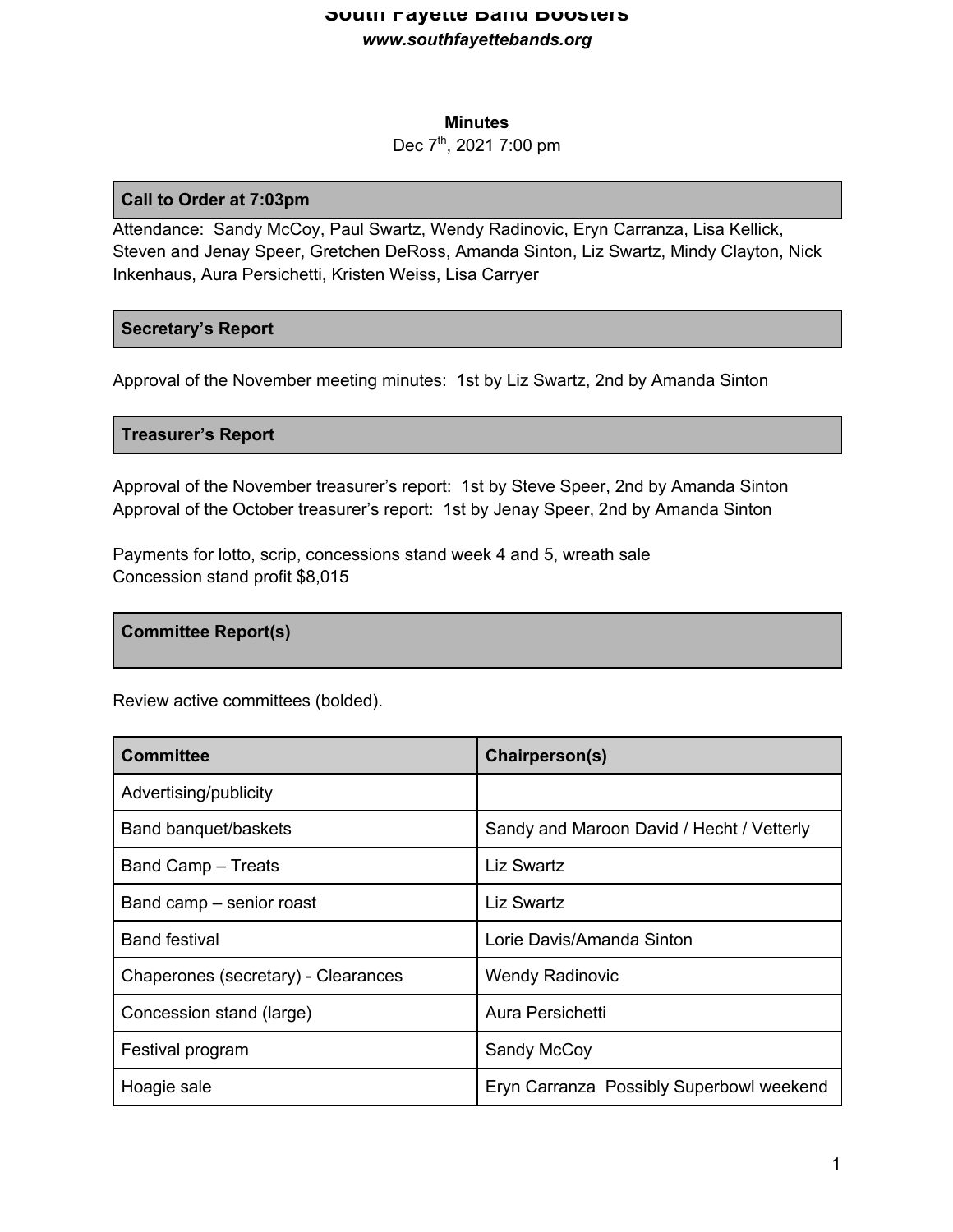| <b>Homecoming Carnival</b>            | Rhonda Fratto                                                                                                                                                      |
|---------------------------------------|--------------------------------------------------------------------------------------------------------------------------------------------------------------------|
| Lottery ticket fundraiser (treasurer) | <b>Paul Swartz</b>                                                                                                                                                 |
| Miley's Racetrack                     | Lorie Davis/shadow needed                                                                                                                                          |
| Nominating Committee - officers       | Lori Czachowski / Sandy McCoy                                                                                                                                      |
| Scholarship                           | Caroline Hecht (absent) see New Business                                                                                                                           |
| <b>Scrip Program</b>                  | Lisa Kellick ongoing, physical card order<br>was done in November                                                                                                  |
| Signup.com (secretary)                | <b>Wendy Radinovic</b>                                                                                                                                             |
| <b>Star Lake</b>                      | <b>Heather and Jason Beattie</b>                                                                                                                                   |
| Stromboli                             | Amy Garbin (Heather ???)                                                                                                                                           |
| Uniforms                              | Jen lagnemma / Jenay Speer                                                                                                                                         |
| <b>Video</b>                          | Marsha McFalls / shadow needed (absent)                                                                                                                            |
| Water and snacks                      | <b>Steve Speer</b>                                                                                                                                                 |
| Website                               | Marsha Mcfalls / shadow needed                                                                                                                                     |
| <b>Wreath sale</b>                    | <b>Charlene Pauline/Jenny Carson (both</b><br>absent) A couple of members in attendance<br>state that their wreaths are nice and better<br>quality than last year. |

# **Old or Unfinished Business**

- Band videos Marsha McFalls
	- o On band website
		- Southfayettebands.org
		- Password lgm2122
- Wreath Sale (see Committee Report)
- Possible apparel sale.

-Ms. Carranza suggested possibly Fancloth, a company that Montour uses, she showed some product images to attendees who agreed the products looks nice, she may touch base with them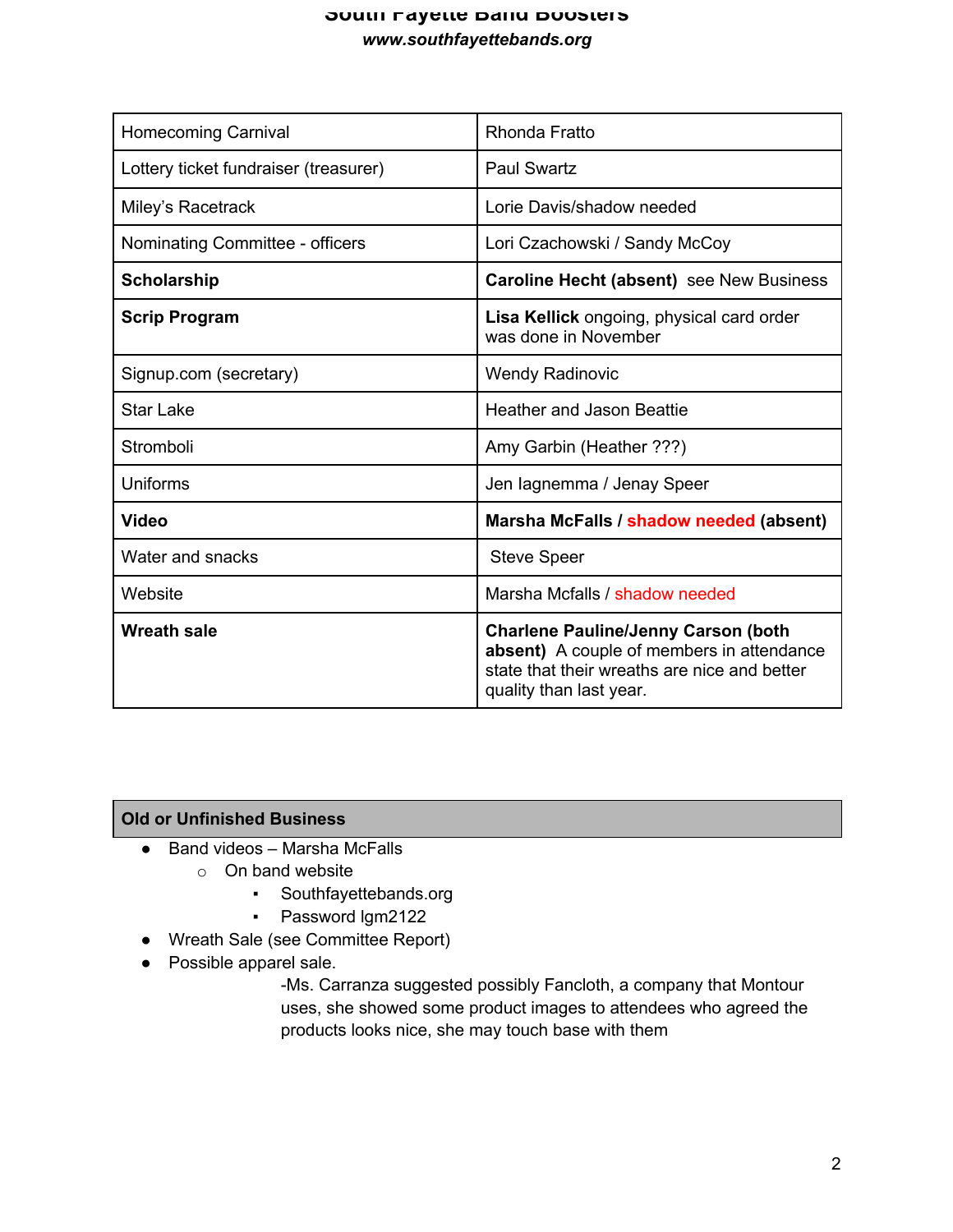# **New Business and Announcements**

Fundraisers:

Wreath sale - (see committee reports)

Disney payment – Dec  $10^{th}$  due

-PNC bankers: the instant method doesn't work but deposits over 2-3 day do work

Scholarship-

- This will be active in the spring, possibly March

Holiday concert is Thursday, December 16th (see Director's Report)

## **Director's Report**

## **Eryn**

-This Friday is Carols and Cocoa for the 4th grade band. Wind ensemble and some percussionists are helping and performing. Call time 6:15pm. Dress is festive/holiday. -High School Music Department Holiday Concert is Thursday 16th @ 7pm. Call time probably 6:15-6:30. Jazz Band will do pre-concert in lobby, then choir, intermission, orchestra, and concert/wind ensemble. All departments abbreviated their repertoire this year. Boys' dress: black slacks, white tuxedo shirt, black tie, black socks. Girls' dress: Black slacks, black 3/4 length or longer shirt, black shoes.

-Disney: Magic Kingdom parade Sunday, February 6th @ 12:45pm. Other park days are not scheduled yet. Workshop will be at 7am.

-13 to 14 students selected for WACA

### **Comments**

If you see misprinted calendars/schedules/information printed in public magazines, please notify Ms. Carranza. Sometimes things change or articles are not given to Ms. Carranza for approval prior to being printed.

### **Adjournment at 7:28pm**

Motion 1st by Liz Swartz, 2nd by Jenay Speer